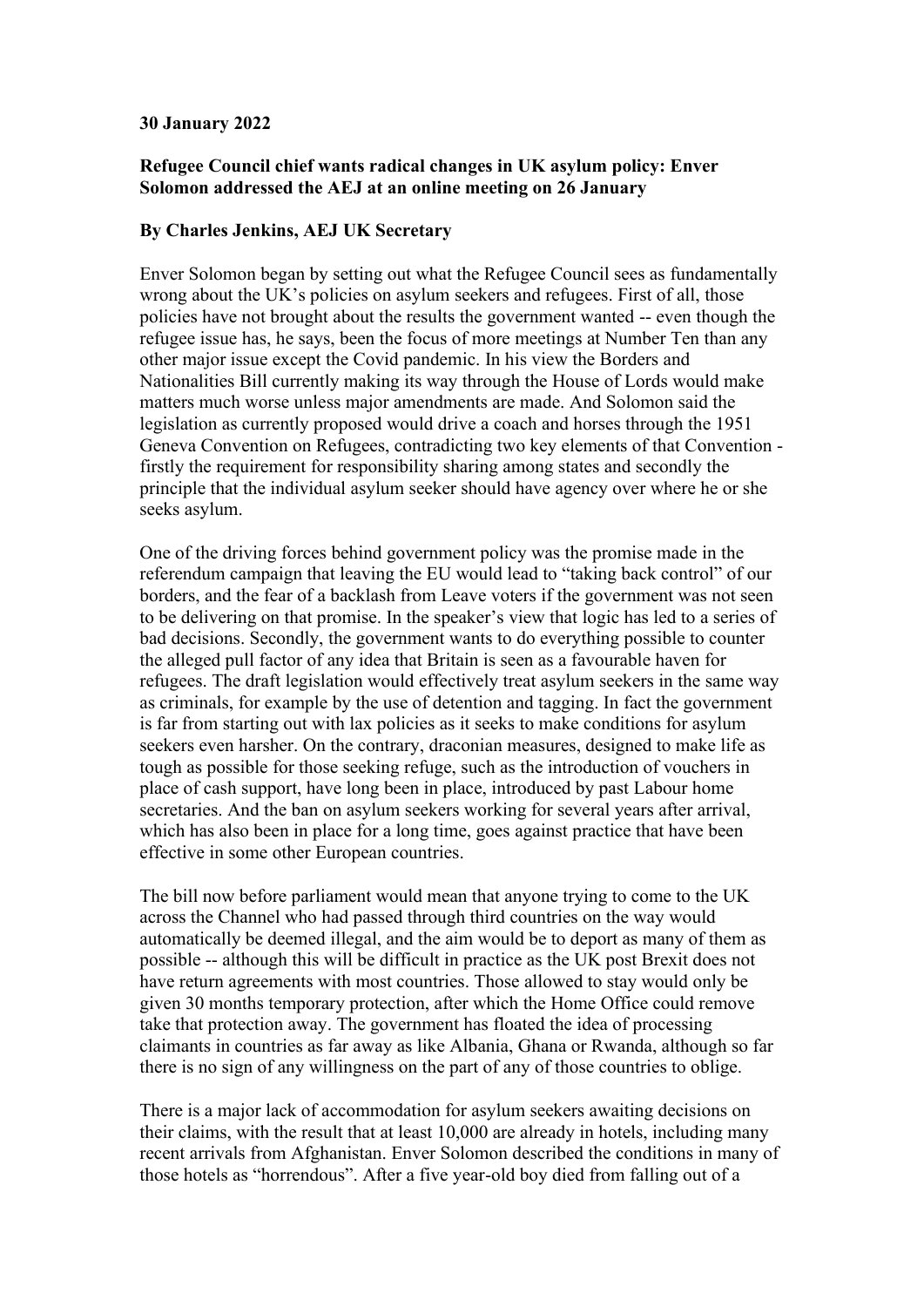window in a hotel in Sheffield, it became clear that no-one had done proper safety checks on the windows of a hotel where fifty children were staying at the time. Growing numbers and overcrowding have often led to poor mental health and to young people harming themselves. As their mobile phones are removed there is no way for them to keep in touch with relatives, track the progress of their cases or get legal advice. Despite the impression given by the government, about two thirds of those who ask for asylum are found at their initial hearing to have a good case to remain; and that number is higher after appeals have been heard.

One of the government's mantras is that the asylum system is "broken", and Solomon says that is all too true, given that there are 70,000 people waiting for more than six months for their cases to be decided, 30,000 for more than one year and 5,000 for several years. To its credit, the Home Office has doubled the number of case workers and decision makers to deal with the backlog. However, if the bill is passed, it is likely to add to the numbers waiting for a decision, and there are no adequate proposals to work with local governments to deal with the accommodation crisis.

Asked to spell out what concrete changes in asylum policy the Refugee Council wants to see, Enver Solomon said the most urgent priority was to prevent the bill becoming law -- especially the proposed ending of the right of all asylum seekers to be given a fair hearing in this country regardless of how they got here. Secondly, asylum seekers should be given the right to work. In this the Council has the support of former Conservative leader Iain Duncan Smith, who does not think public money should be spent on supporting asylum-seekers if instead they could work and support themselves. A concession had been made in that care workers have been added to a list of occupations exempt from the prohibition on working; other exemptions require technical qualifications which most refugees do not have. The Refugee Council believes they should be allowed to work in other professions without administrative delays. Thirdly, the UK must guarantee the right of refugees to be joined by close family members they have left behind, and drop proposals to curtail that right still further.

Internationally, he said, the UK should take its own initiatives to ensure "safe routes" for asylum-seekers and migrants so they could apply to come to the UK without undertaking highly dangerous journeys at the mercy of people smugglers and human traffickers. Solomon was adamant that it would never be possible to stop people from crossing the channel by boat by policing the waters. Instead other means must be created for them to claim asylum safely. The situation required intelligent cooperation between the French and British. He proposed that the UK should agree with France to establish facilities on the French side of the Channel so that UK officials can identify those seeking to come to the UK who do have meaningful British connections, and then provide them with safe passage to make their applications over here. The French should also improve their reception facilities, he added.

Enver Solomon pointed out that it was quite wrong to suggest that the UK was facing a larger influx of asylum-seekers than other European countries. On the contrary, France for example currently accepts about twice as many refugees per year as Britain does.